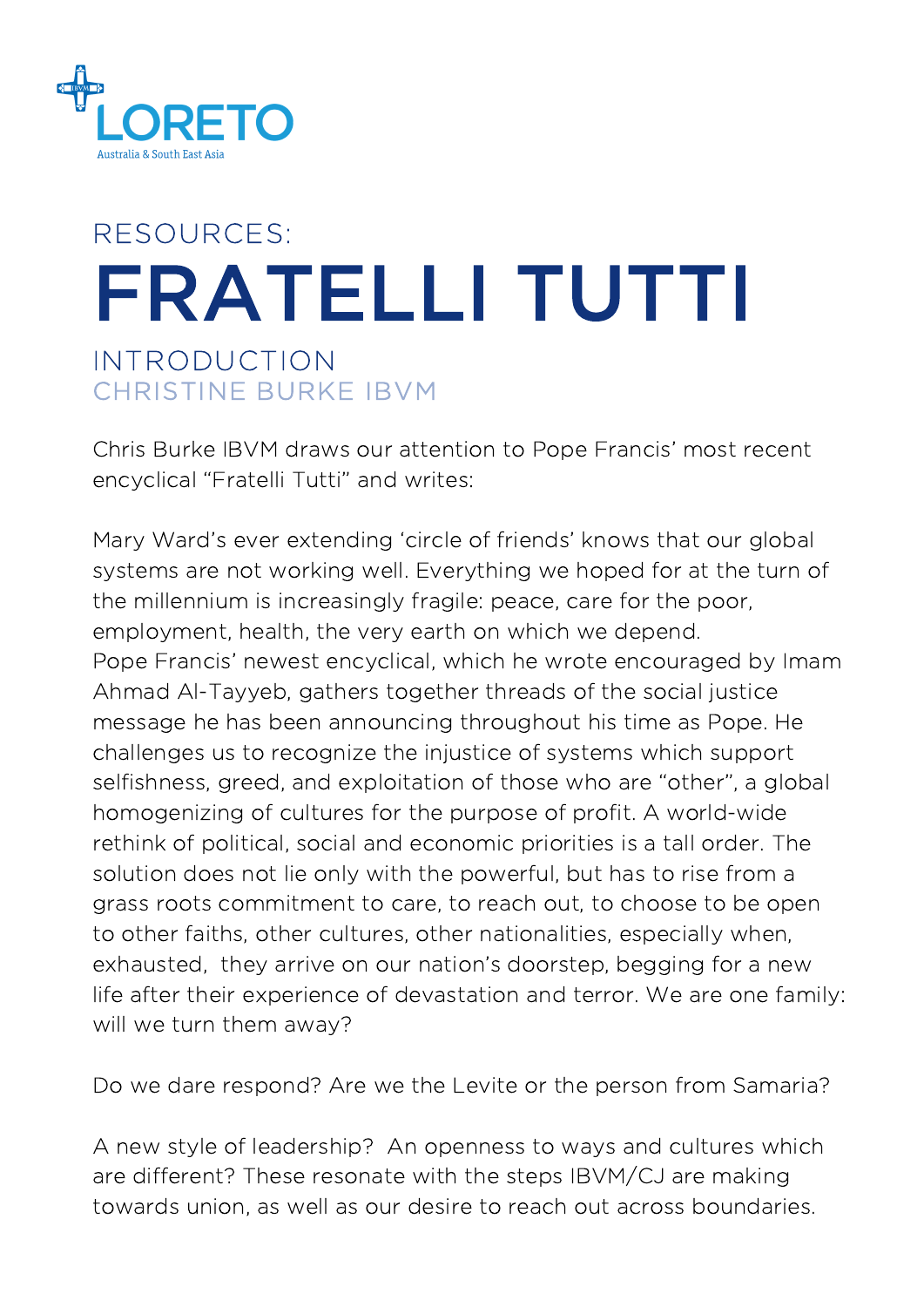

One first step is to encourage each other to read this admittedly long encyclical, and grapple with his ideas, to pray over them, allowing them to transform us so we can build a new culture. His view of our current situation is relentlessly honest, but also manages to instil hope that such a radical turn-around is possible. Many will have to take a flying leap over the first two words to reach the core of his message, but if change is to happen it will only happen when we integrate the heart of what Pope Francis is calling for and share it strongly with our own families, colleagues and friends. We can carry this prophetic word into our small worlds.

Let us encourage each other, as 'sorelle' and 'fratelli', to read it – to go beyond the title, which, for many, fails to carry the message of inclusion so strongly argued in the body of the text.

Published, 7 October 2020 ibvm.org

## RESOURCE LINKS:

[English](http://www.vatican.va/content/francesco/en/encyclicals/documents/papa-francesco_20201003_enciclica-fratelli-tutti.html) text: [Fratelli](http://www.vatican.va/content/francesco/en/encyclicals/documents/papa-francesco_20201003_enciclica-fratelli-tutti.html) Tutti

[Introduction](https://social-spirituality.net/catholic-social-teaching/introduction-to-fratelli-tutti/?fbclid=IwAR3n6BK7eaYtcRHkV8gzj0HbYjGACFxgy9m9pqE5MjymQ9g1H_bsJmlvqi0) to Fratelli Tutti Sandie Cornish | 10 [October](https://social-spirituality.net/catholic-social-teaching/introduction-to-fratelli-tutti/?fbclid=IwAR3n6BK7eaYtcRHkV8gzj0HbYjGACFxgy9m9pqE5MjymQ9g1H_bsJmlvqi0) 2020

Catholic Women's Council Letter to Pope Francis [regarding](https://www.catholicwomenscouncil.org/an-open-letter-to-pope-francis-regarding-the-title-of-the-forthcoming-encyclical-fratelli-tutti/) the title of encyclical

Frank Brennan explores aspects of the [encyclical](https://soundcloud.com/frank-brennan-6/homily-111020?fbclid=IwAR2uADdTUnPUfNq4WHK-q-XzeFLaiOU_9Q1lb2WTrPMxkBECrU_fNAJQKIk) in the second half of this homily | 11 October 2020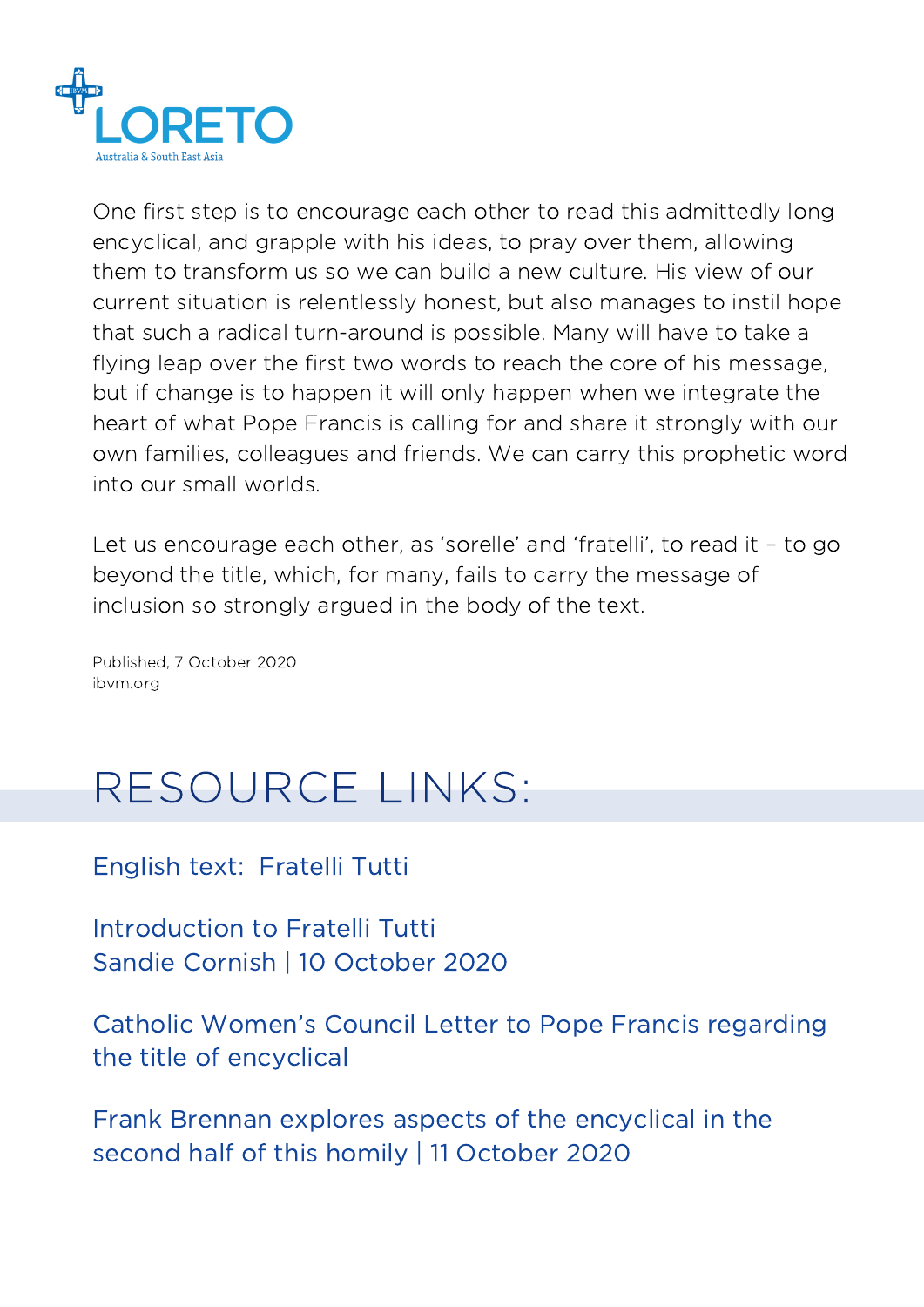

Global Catholicism vs [Anglobalization](https://international.la-croix.com/news/signs-of-the-times/global-catholicism-vs-anglobalization/13179) [Massimo](https://international.la-croix.com/news/signs-of-the-times/global-catholicism-vs-anglobalization/13179) Faggioli | 15 October 2020

Fratelli Tutti and [Christian/Muslim](https://www.ncronline.org/news/opinion/catholic-encounters-muslims-frame-fratelli-tutti) Dialogue Jordan Denari Duffner | 20 [October](https://www.ncronline.org/news/opinion/catholic-encounters-muslims-frame-fratelli-tutti) 2020

Brief overview in [International](https://international.la-croix.com/news/religion/five-keys-to-understanding-the-encyclical-fratelli-tutti/13119?utm_source=NewsLetter&utm_medium=Email&utm_campaign=1006mailjet) La Croix | [5](https://international.la-croix.com/news/religion/five-keys-to-understanding-the-encyclical-fratelli-tutti/13119?utm_source=NewsLetter&utm_medium=Email&utm_campaign=1006mailjet) [October](https://international.la-croix.com/news/religion/five-keys-to-understanding-the-encyclical-fratelli-tutti/13119?utm_source=NewsLetter&utm_medium=Email&utm_campaign=1006mailjet) 2020

Fratelli Tutti but no St Clare | Kate [McElwee](https://myemail.constantcontact.com/Fratelli-Tutti--but-no-St--Clare.html?soid=1101596312859&aid=1bm6tHhL5lA)

Press [Conference](https://www.youtube.com/watch?v=6VsrPbFP3Go) held by the Vatican to launch Fratelli Tutti 4 October 2020

Pope [Francis](https://www.americamagazine.org/faith/2020/10/05/pope-francis-wants-fratelli-tutti-move-us-action-good-samaritan) wants Fratelli Tutti to move us to action Bill [McCormick](https://www.americamagazine.org/faith/2020/10/05/pope-francis-wants-fratelli-tutti-move-us-action-good-samaritan) | 5 October 2020

## ARTICLES FROM NATIONAL CATHOLIC REPORTER

Editorial: Americans need to heed pope's [countercultural](https://www.ncronline.org/news/opinion/editorial-americans-need-heed-popes-countercultural-message-common-good) message on the common good | NCR [Editorial](https://www.ncronline.org/authors/ncr-editorial-staff) Staf[f](https://www.ncronline.org/authors/ncr-editorial-staff) 8 [October](https://www.ncronline.org/news/opinion/editorial-americans-need-heed-popes-countercultural-message-common-good) 2020

['](https://myemail.constantcontact.com/Fratelli-Tutti--but-no-St--Clare.html?soid=1101596312859&aid=1bm6tHhL5lA)Fratelli Tutti' seen as [speaking](https://www.ncronline.org/news/people/fratelli-tutti-seen-speaking-divided-us-church-and-country) to a divided US church and [country](https://www.ncronline.org/news/people/fratelli-tutti-seen-speaking-divided-us-church-and-country) | [Christopher](https://www.ncronline.org/authors/christopher-white) White | 5 [October](https://www.ncronline.org/news/people/fratelli-tutti-seen-speaking-divided-us-church-and-country) 2020

Pope's [post-COVID](https://www.ncronline.org/news/theology/popes-post-covid-encyclical-envisions-less-populist-less-capitalist-world) encyclical envisions a less populist, less [capitalist](https://www.ncronline.org/news/theology/popes-post-covid-encyclical-envisions-less-populist-less-capitalist-world) world | Joshua J. [McElwee](https://www.ncronline.org/authors/joshua-j-mcelwee) | 4 October 2020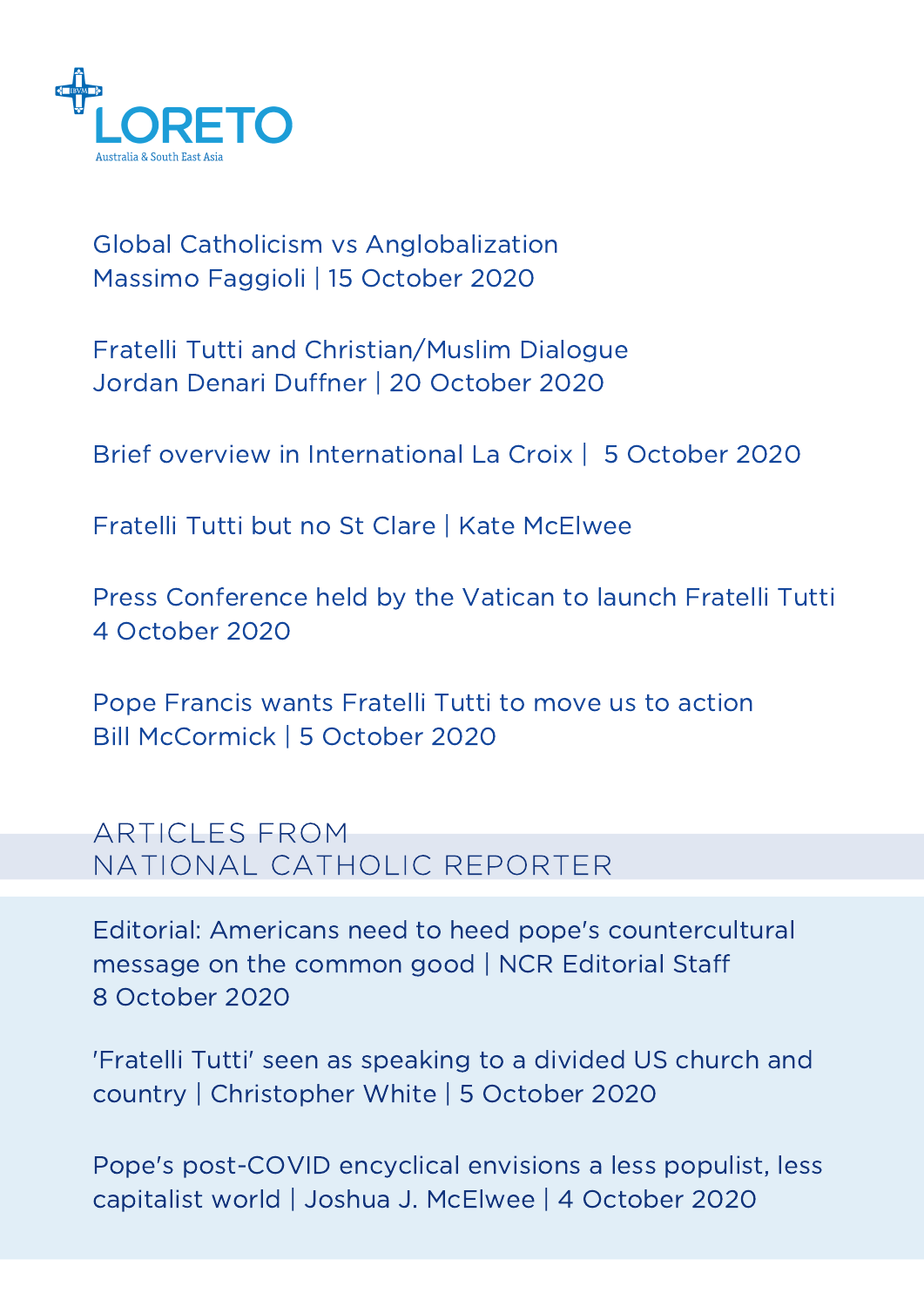

New encyclical on human [fraternity:](https://international.la-croix.com/news/religion/new-encyclical-on-human-fraternity-the-popes-cri-de-coeur/13130?utm_source=NewsLetter&utm_medium=Email&utm_campaign=1008mailjet) the Pope's cri de Coeur Joseph Sinasac | 6 [October](https://international.la-croix.com/news/religion/new-encyclical-on-human-fraternity-the-popes-cri-de-coeur/13130?utm_source=NewsLetter&utm_medium=Email&utm_campaign=1008mailjet) 2020

Fratelli Tutti: seeking the common good | Andrew [Hamilton](https://www.eurekastreet.com.au/article/fratelli-tutti--seeking-the-common-good?utm_medium=email&utm_campaign=Eureka+Street+Weekly+-+Friday+9+October+2020&utm_content=Eureka+Street+Weekly+-+Friday+9+October+2020+CID_830d1ad39b521a06257959898dd5b332&utm_source=Jescom+Newsletters&utm_term=Fratelli+Tutti+seeking+the+common+good) 15 [October](https://www.eurekastreet.com.au/article/fratelli-tutti--seeking-the-common-good?utm_medium=email&utm_campaign=Eureka+Street+Weekly+-+Friday+9+October+2020&utm_content=Eureka+Street+Weekly+-+Friday+9+October+2020+CID_830d1ad39b521a06257959898dd5b332&utm_source=Jescom+Newsletters&utm_term=Fratelli+Tutti+seeking+the+common+good) 2020

[Reflection](http://www.internationalunionsuperiorsgeneral.org/fratelli-tutti-sisters-share-reflections-encyclical/) from Sisters via UISG | 5 October 2020

[Response](http://www.internationalunionsuperiorsgeneral.org/wp-content/uploads/2020/10/Sr.-Patricia-Murray-5102020.pdf) from Sr Pat Murray ibvm | 5 October 2020

Five [takeaways](https://www.youtube.com/watch?v=N_ZhYlXs-Dk&t=2s) from Fratelli Tutti | Colleen Dulle 4 [October](https://www.youtube.com/watch?v=N_ZhYlXs-Dk&t=2s) 2020

[Theodora](https://www.youtube.com/watch?v=4Y0p57lArVw&feature=youtu.be) Hawksley speaking about Fratelli Tutti – pick up around 30 minute mark

Theodora Hawksley on why the title of the [encyclical](https://theodorahawksley.wordpress.com/2020/10/05/why-the-title-matters/) matters [\(Blog](https://theodorahawksley.wordpress.com/2020/10/05/why-the-title-matters/) post)

'Let us dream, then, as a single human family, as fellow travellers sharing the same flesh, as children of the same earth which is our common home, each of us bringing the richness of his or her beliefs and convictions, each of us with his or her own voice, brothers, sisters, all.'